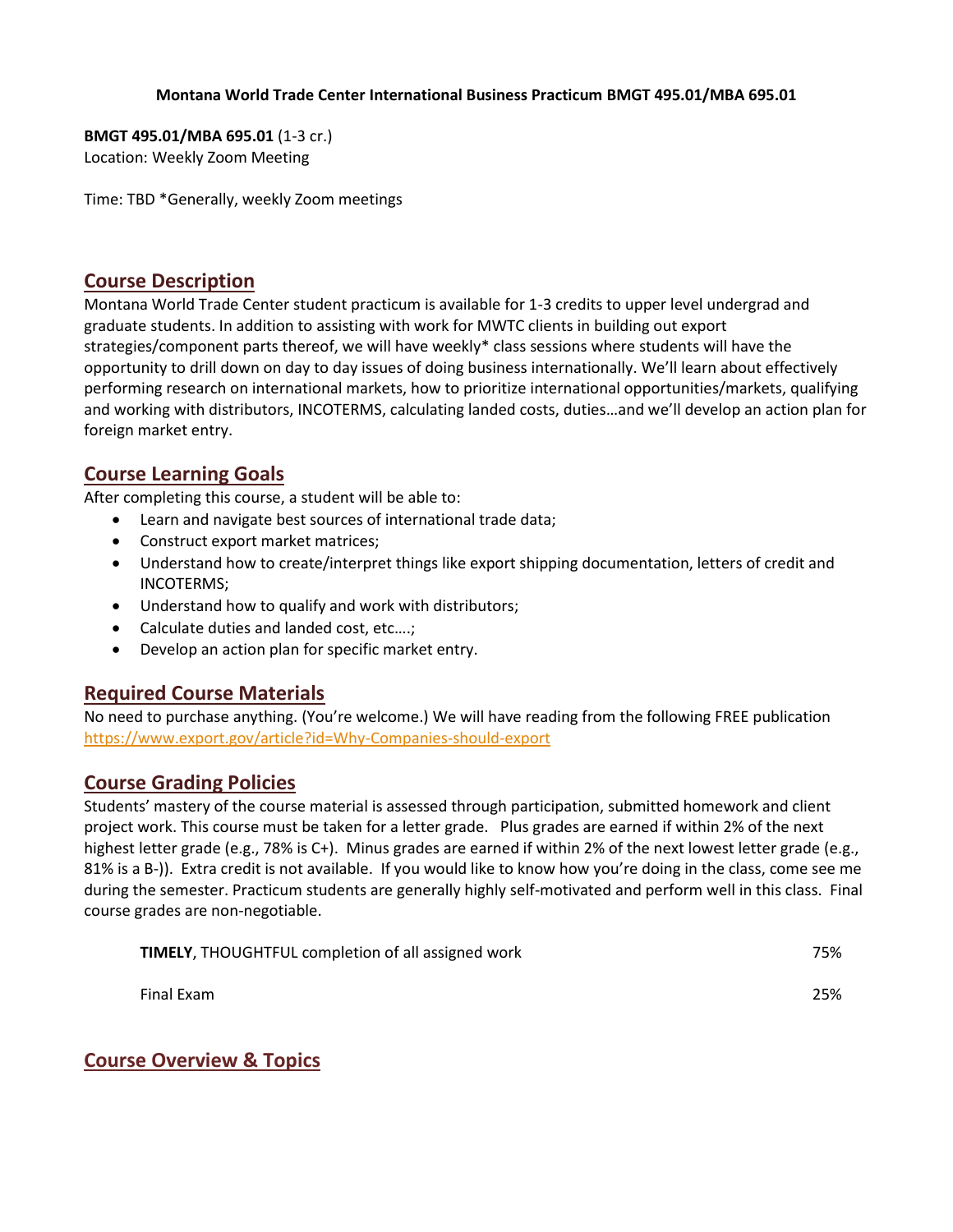Our class will be structured so that we cover several key topics during the semester. We'll meet for about 1.5 hrs. each week as a class. The rest of your work will be performed outside of class. Space permitting, you're welcome to be at MWTC to do your work. Most students work remotely and then come in to cover specific questions and attend our weekly class session.

Topics follow. And please note that this schedule is subject to change based on several factors, including some limited travel I'll inevitably have to do this fall.

| Topic set #1:       | Why Export, Internal Evaluation, Market Evaluation, Market Research             |
|---------------------|---------------------------------------------------------------------------------|
| Topic Set #2        | Market Research Review, Wiser Trade                                             |
| Topic Set #3        | Finding, Qualifying & Working with Distributors                                 |
| Topic Set #4        | International Shipping & Export Documentation                                   |
| <b>Topic Set #5</b> | Incoterms, Quotations                                                           |
| <b>Topic Set #6</b> | Methods of Payment, Review of Incoterms                                         |
| Topic Set #7        | Review of Group Project, Group Work on Export Market Ranking Matrix for XYZ Co. |
| <b>Topic Set #8</b> | Letters of Credit                                                               |
|                     |                                                                                 |

**Participation** – Engage. Pay attention. Ask questions. Most importantly, *submit your work on time.* Leverage this opportunity to open some doors for you post-graduation.

**Career Development** – What's your value add for your current employer? What would it be if you could help your company to strategically identify best markets for your product or service and develop an action plan for market entry?

#### **Mid-Term Exams** – N/A

**Comprehensive Common Final Exam** – Yes. If you've paid attention in class and have done the reading as assigned, the final exam will not be difficult.

**Course Assistance** – Success in this course requires keeping up with the material and actually understanding it as it is covered. For this reason, completing homework in preparation for every class period is required. Falling behind or lacking an understanding of topics will become increasingly problematic as the course progresses, as material builds on prior concepts as we move along.

**Drops and Incomplete Grades** – Don't do it! Commit fully and succeed. But if you must… this course follows published UM policies on drop dates and incomplete grades.